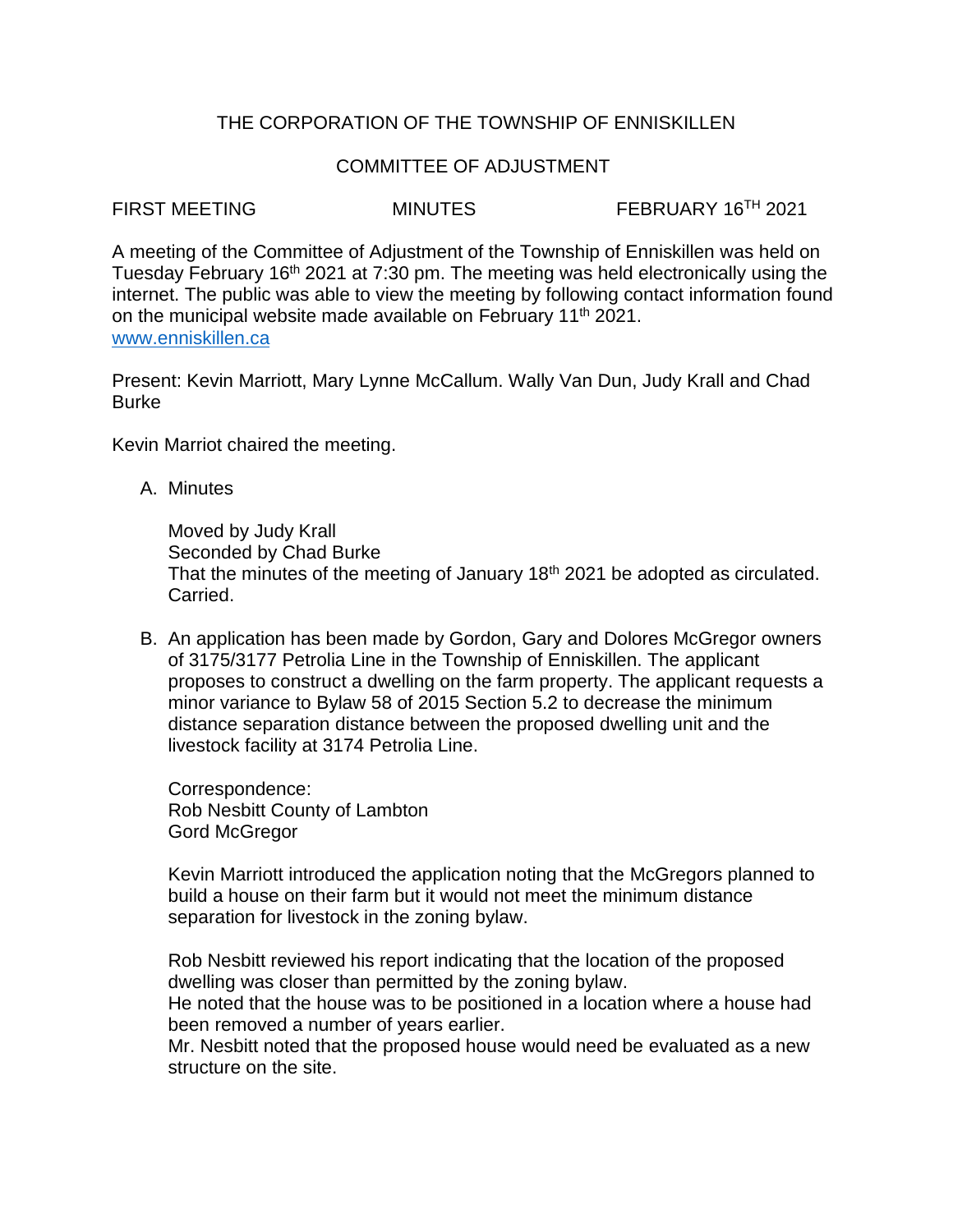## FIRST MEETING 2 FEBRUARY 16 2021

Mr. Nesbitt discussed the implementation of the minimum distance separation based on the Official Plan policies. He noted hat the purpose of the house met the intent of the Official Plan. The reduction in setback was not significant and the location of the proposed house was acceptable.

Mr. Nesbitt discussed the setback of the house by referencing its proposed position from the asphalt on Petrolia Line. He recommended that a 300-foot setback from the asphalt on the road be established.

Mr. Nesbitt reviewed the four tests of the Planning Act and confirmed that the requested variance based on the 300-foot setback met the tests.

Gord McGregor reported that he requested that the proposed house be located within 250 feet from the asphalt on Petrolia Line. He indicated that an addition was proposed to the shop on the site and as well the building code required a minimum of 8-meter setback from the addition to the new house. Mr. McGregor noted that he had not completed the drawings for the dwelling and suggested that a setback of 270 feet from the road was acceptable.

Mr. Nesbitt noted that the setback from Petrolia Line should be calculated from the house not the porch on the front of the building. He discussed a setback of 285 feet from the asphalt on Petrolia Line.

### Moved by Mary Lynne McCallum

Seconded by Wally Van Dun

That a minor variance be approved to Section 5.2 of Bylaw 58 of 2015 reducing the minimum distance separation for a proposed dwelling at 3175/3177 Petrolia Line to 285 feet from the southern edge of the asphalt road on Petrolia Line to the northern wall of the proposed dwelling. Carried.

No Conditions

### REASONS FOR DECISION:

That the intent and purpose of the Official Plan and Zoning Bylaw is maintained, the development is appropriate for the lands and is minor in nature.

C. Adjournment

Moved by Judy Krall Seconded by Wally Van Dun That the meeting of the Committee of Adjustment be adjourned and the meeting of Council be reopened. Carried.